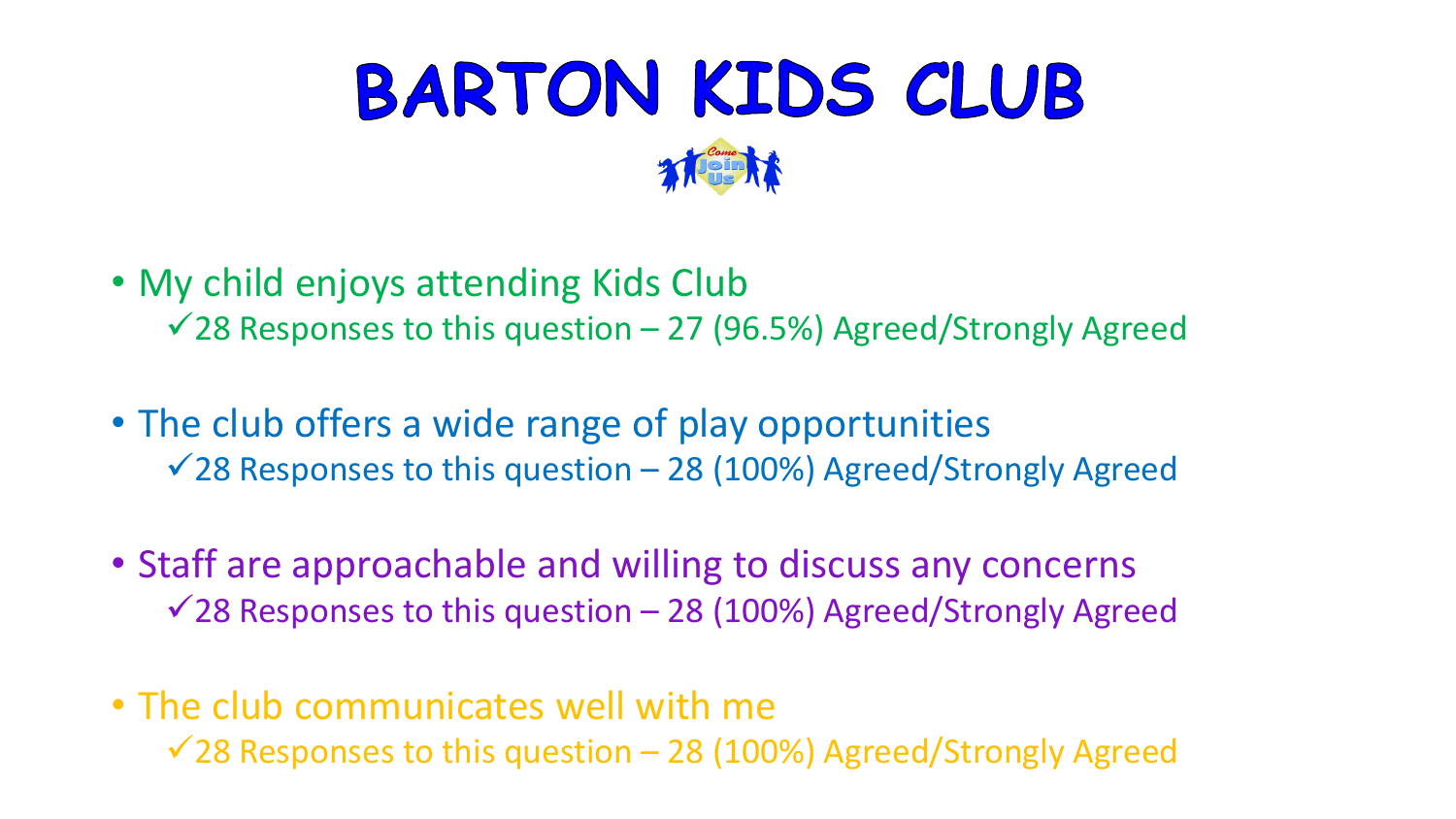

- My child enjoys the food provided at the club  $\sqrt{28}$  Responses to this question – 25 (89%) Agreed/Strongly Agreed
- The club is good value for money  $\sqrt{28}$  Responses to this question – 27 (96.5%) Agreed/Strongly Agreed
- I have made the right choice of childcare for my child  $\sqrt{27}$  Responses to this question – 27 (100%) Agreed/Strongly Agreed
- Would you recommend Kids Club to other parents  $\sqrt{28}$  Responses to this question – 28 (100%) Yes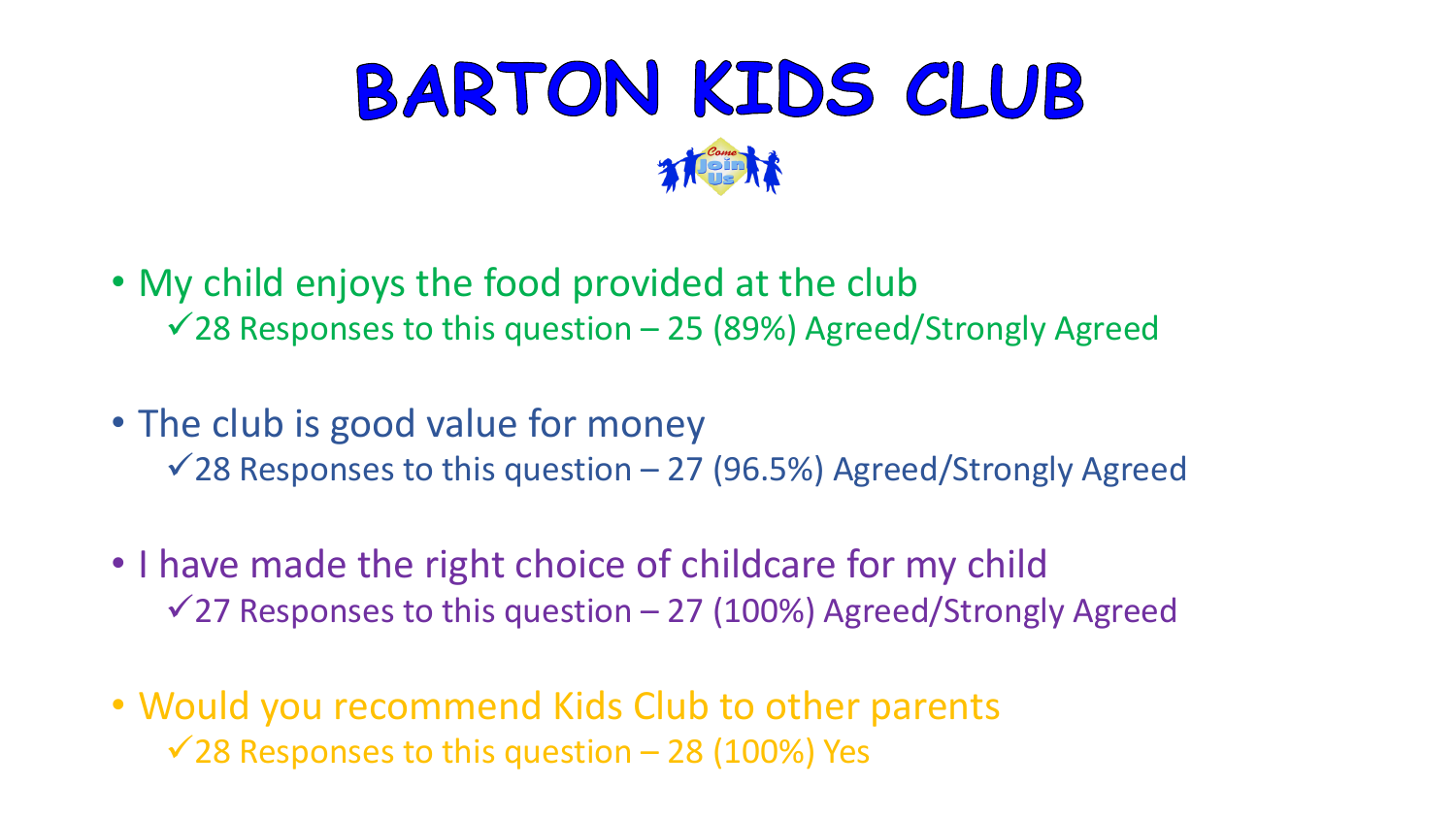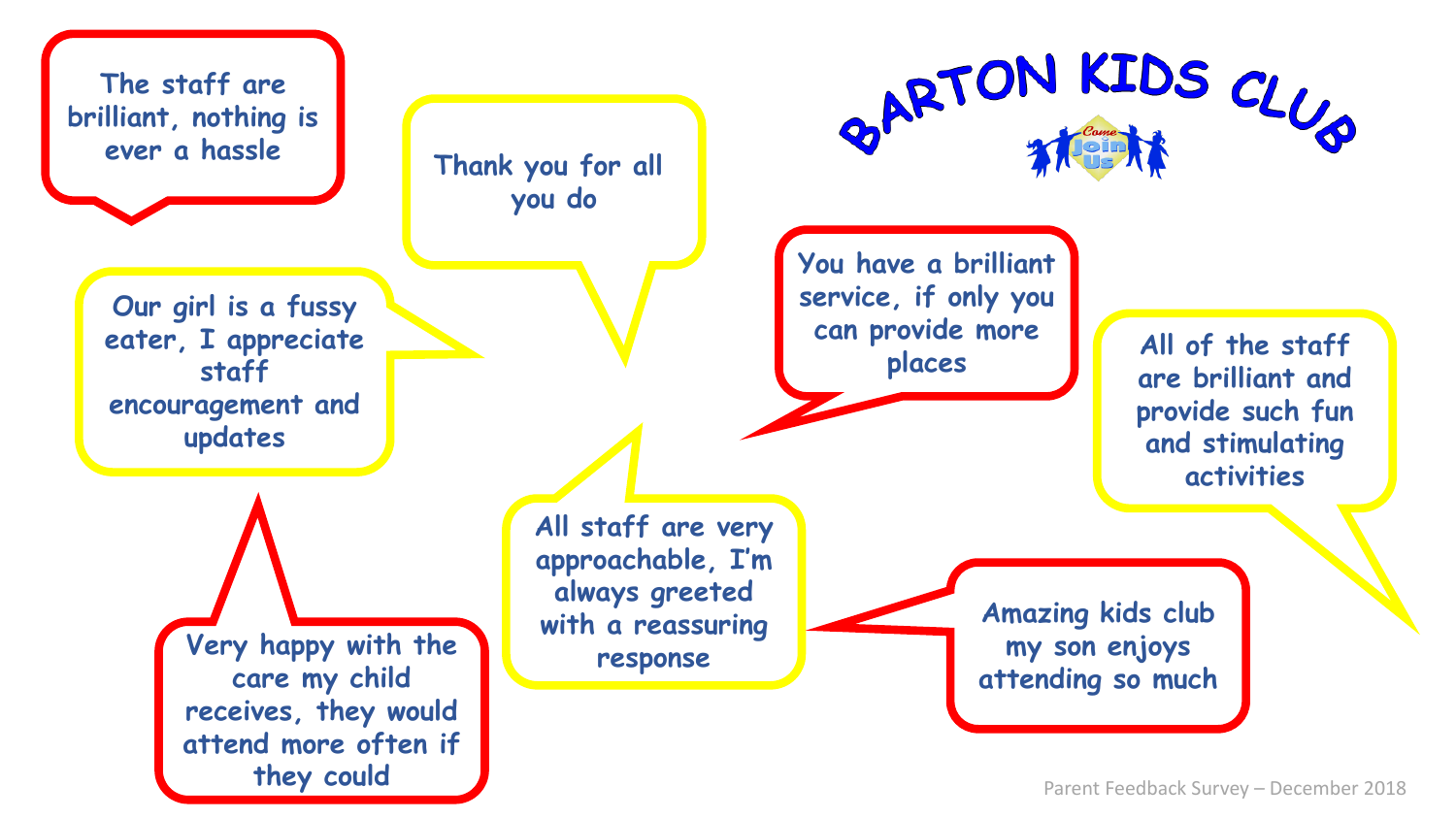

- 2 parents suggested we accommodate more children and/or offer more flexible sessions
	- $\checkmark$  The physical space accommodates a maximum of 40 children in one session. On our busiest days (Tues/Weds/Thurs) we typically have 38/39 children attend. We usually have enough flexibility to provide an ad-hoc session if needed. Please ask if you need emergency child care, as it's highly likely we will be able to help.
- 1 parent asked if we could provide holiday club in more of the school holidays
	- Attendance at Easter and Summer Holiday Clubs is comparatively low. If there was greater utilisation of holiday childcare, then we would consider extending the holiday provision.
- 1 parent suggested more activities for the older children
	- We had similar feedback from our Holiday Club Survey and we are actively increasing the types of activities the older children enjoy.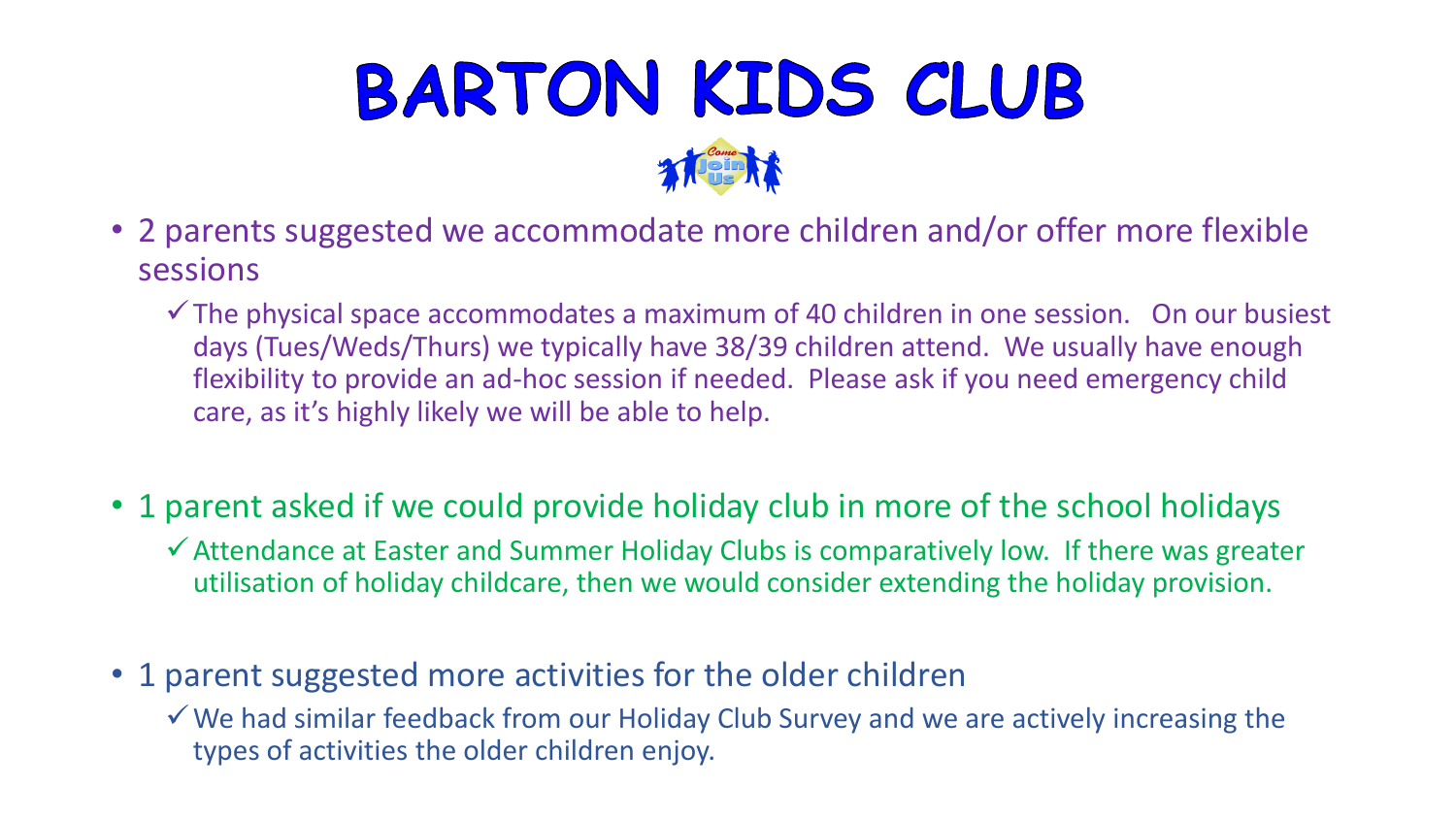

- 2 parents said they'd like to see the breakfast/snack menu
	- $\checkmark$  The weekly snack menu is displayed next to the serving hatch
	- Breakfast is buffet style and offers cereals, toast, and yoghurts as standard.
- 1 parent said they weren't sure the food was always the healthiest
	- $\checkmark$  We have tried many different snacks over the years. We serve snacks we know the children will eat and that they ask for. Fresh salad/vegetables are always included in the snack and fresh fruit provided as dessert.
- 1 parent requested that we don't serve (for example) pasta on the same day that the school serves pasta for lunch.
	- $\checkmark$  The food we provide is a substantial snack, rather than a full evening meal. To coordinate our snack menu with the lunch menu of two schools would prove too complicated.